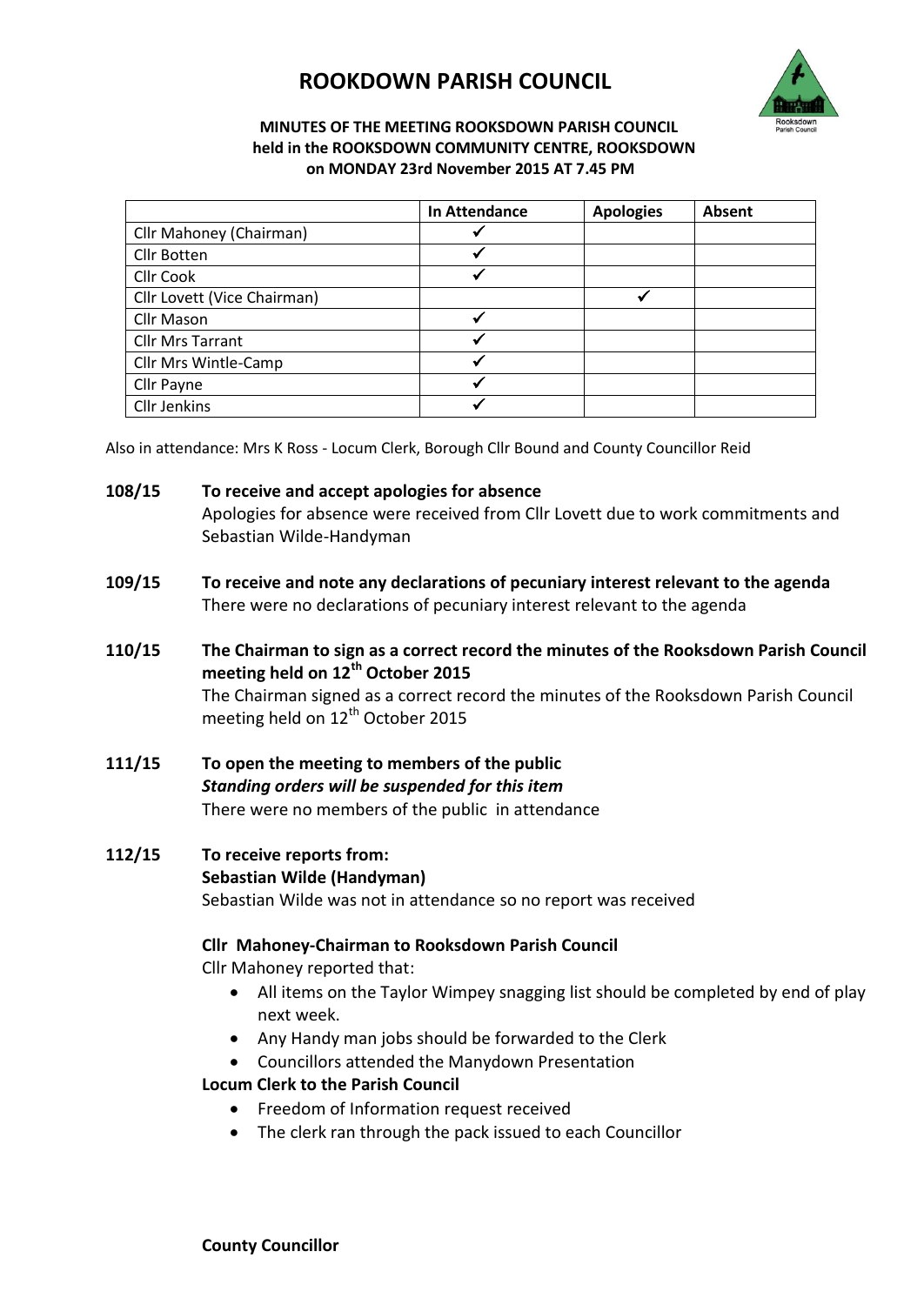County Councillor Reid's report was **NOTED** and can be found as Appendix A It was agreed that a grant application form would be submitted to County Councillor Reid for speedwatch equipment **Action: The Clerk**

#### **Borough Councillor**

Borough Councillor Bound's verbal report was **NOTED**

#### **Rooksdown Community Centre**

Simon Bound's verbal report was **NOTED** It was agreed that Cllr Payne and Cllr Mrs. Tarrant would work alongside Borough Councillor Bound to look LIF and S106 funding for Rooksdown Parish. **Action: Cllr Payne and Cllr Mrs. Tarrant**

#### **CSPO**

There was no CPSO in attendance and there was no report received

- **113/15 To receive a verbal report from Cllr Botten on the Manydown consultation** Cllr Botten's verbal report was **NOTED**
- **114/15 Land At Phase 6 Merton Rise Trinity Way Basingstoke Hampshire Reserved matters application for the scale, layout, appearance, access and landscaping of 148 No. dwellings with associated parking pursuant to outline planning permission BDB/73174**

The Parish Council had no comment to make

# **115/15 To discuss and agree the recruitment process for the position of Clerk** It was

## **RESOLVED**

that

- The closing date for applications will be 4pm on  $11<sup>TH</sup>$  December 2015
- 3 Parish Councillors will be on the interview panel- Cllr Mahoney, Cllr Mrs. Tarrant and Cllr Wintle-camp
- $\bullet$  Interviews will take place w/c 14<sup>th</sup> December
- Interviews will take place at The Community Association
- The recommended start date for the clerk will be  $4<sup>th</sup>$  January 2016
- The Locum Clerk will be employed until the vacancy is filled
- The Locum to remain if appropriate in post for up to an additional or 3 months after the vacancy is in order to train the new clerk (no of hours to be agreed)

#### It was

#### **RESOLVED**

that following actions will be delegated to the interview panel

- To make an official offer (ratification will take place at the first available meeting)
- Agree and offer an annual salary
- Any member of the Parish Council can observe the interviews should they require.

Proposed by Cllr Mahoney and seconded by Cllr. Mrs. Tarrant and all members voted unanimously to accept this resolution.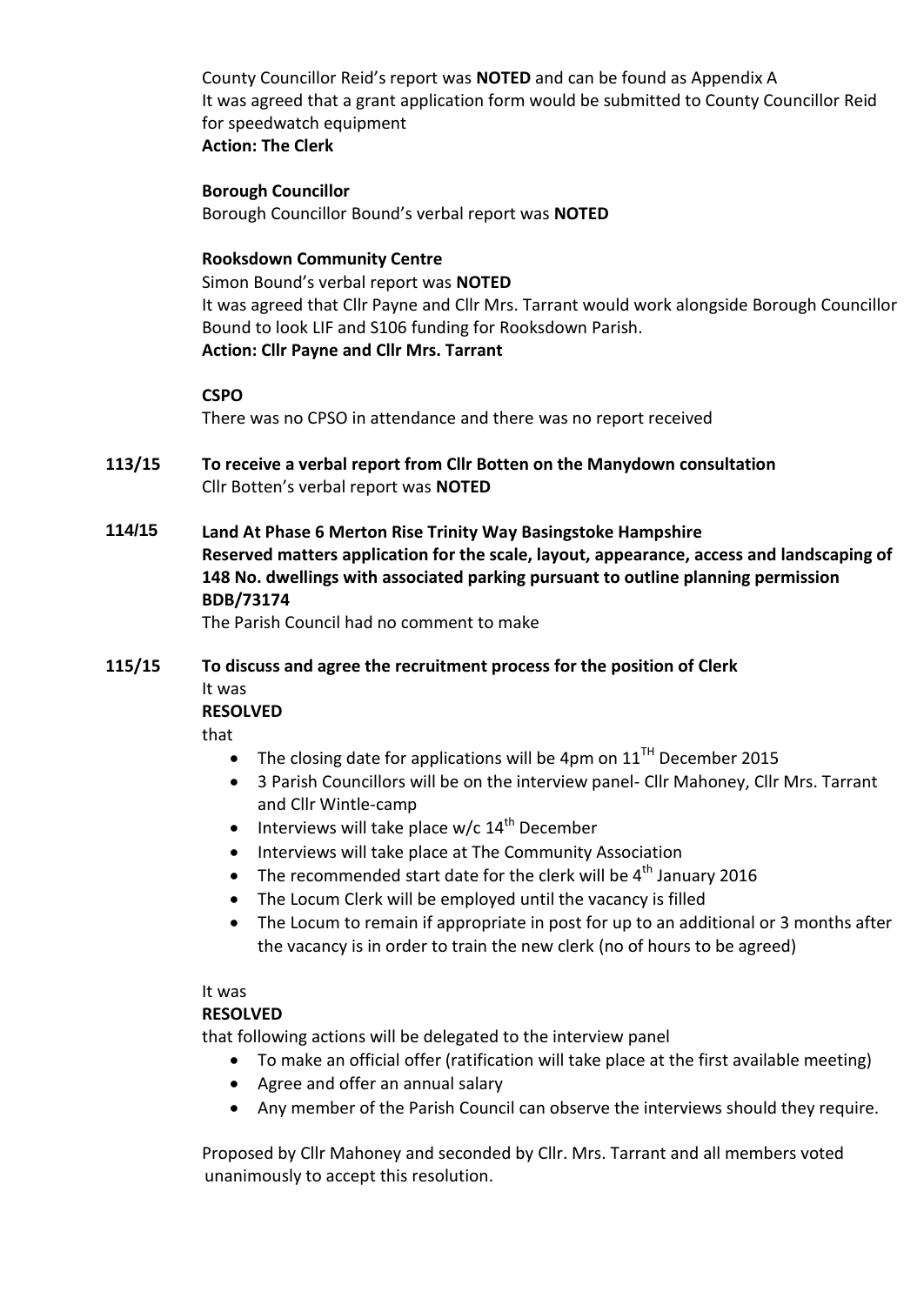## **116/15 To discuss the 2016 Budget and Precept**

The draft budget was discussed.

It was agreed that any changes should be submitted to the clerk by  $11<sup>th</sup>$  December 2015 Action: All Parish Councillors

## **117/15 To receive an update from Cllr Mrs. Tarrant on Pension Provision for the Clerk**

Cllr Mrs. Tarrant explained that this item has not progressed and will ensure that there is a response for the next Parish Council meeting. **Action: Cllr Mrs. Tarrant**

## **118/15 To consider and agree requests for Payments**

The payments as listed in the table below were approved for payment

| <b>FOR</b>   | <b>ITEM</b>       | <b>AMOUNT</b> | <b>INVOICE NO</b> | <b>METHOD OF PAY</b> |
|--------------|-------------------|---------------|-------------------|----------------------|
| Prontaprint  | Newsletter        | £258.00       | 16338             | E Payment            |
| <b>HMRC</b>  | Tax and Ni        | £35.70        | <b>OCT</b>        | E Payment            |
| Viking       | Stationery        | £52.05        | 317159/288083     | E Payment            |
| <b>Staff</b> | Nov Salary        | £680.44       | Nov               | E Payment            |
| Staff        | <b>Oct Salary</b> | £618.03       | 21057             | E Payment            |
| Staff        | Nov Salary        | £440.00       | 20159             | E Payment            |
| Staff        | Expenses          | £168.34       |                   | E Payment            |
| <b>HMRC</b>  | Tax and Ni        | £150.90       | <b>NOV</b>        | E Payment            |

## **119/15 To note the current financial situation and to sign the bank statements**

The current financial situation was **NOTED** and the bank statements were reconciled and signed with the balances being: Current Account: £1,431.19

Savings Account: £62,726.56

#### **120/15 To consider Grants applications**

4 Grant Applications under section 137 from the Rooksdown Community Association had been received.

£2,500 to fund 2 Youth workers

£200 to fund Santa Christmas presents

£900 to fund the over 55 club

£600 to fund a new computerised booking system for RCA and the Old Hall It was

#### **RESOLVED**

that under its powers under section 137 the Parish Council would grant to the Rooksdown Community Association £900 to fund the over 55 club. Proposed by Cllr Mahoney and seconded by Cllr Mrs. Tarrant. All members voted unanimously to accept this resolution. It was

#### **RESOLVED**

that a £200 in donation towards Christmas Fayre would be made. Proposed by Cllr Mahoney and seconded by Cllr Mrs. Tarrant. All members voted unanimously to accept this resolution.

## It was

## **RESOLVED**

that the grant for £2,500 would not be approved as it did not fulfill the criteria under s137 Proposed by Cllr Mahoney and seconded by Cllr Mrs. Tarrant. All members voted unanimously to accept this resolution

It was **RESOLVED**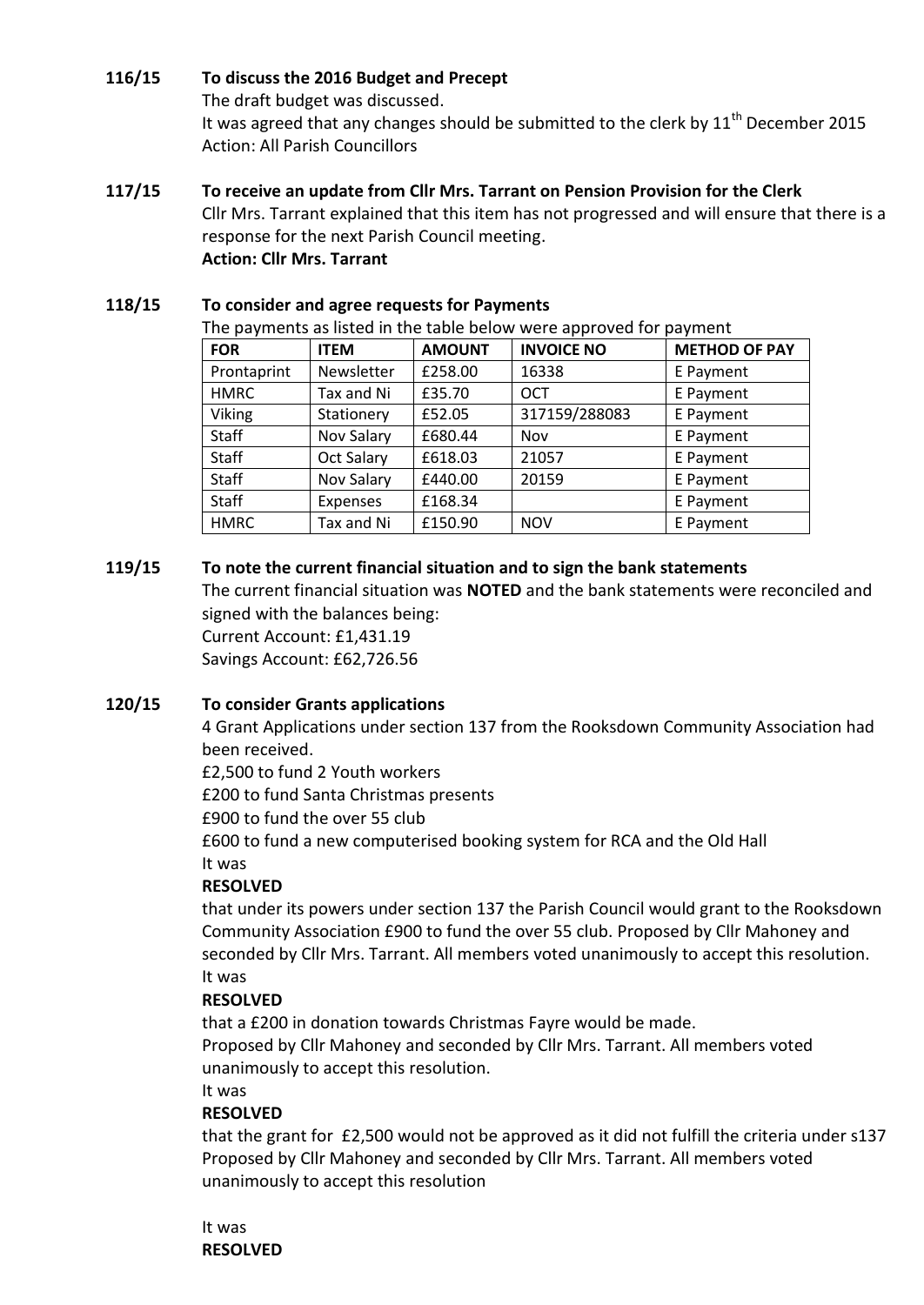that the grant for £600 would not be approved as it did not fulfill the criteria under s137 Proposed by Cllr Mahoney and seconded by Cllr Mrs. Tarrant. All members voted unanimously to accept this resolution

**121/15 To discuss arrangements for the Parish Council Christmas meal** Arrangements were agreed. Simon Bound will be driving the mini bus

## **122/15 To discuss Parish Council support for the Christmas Fayre** Cllr Jenkins, Cllr Mahoney and Cllr Mrs. Tarrant will be attending the Christmas Fayre.

- **123/15 To discuss the Parish Council Social Media Policy and discuss the Parish Council Website, Facebook Page and introduction of a Parish Council Twitter Account** It was agreed to ratify the Social media policy at the January meeting. It is hoped to launch an enhanced Parish Council Website, Facebook Page and introduce of a Parish Council Twitter Account at the Annual Parish Meeting. It was agreed to have a meeting in December to discuss solely this issue. **Action: The Clerk , Cllr Mrs. Wintle-Camp, Cllr Botten and Cllr Mahoney**
- **124/15 To discuss and agree meeting dates and best practice for Parish Council meetings in 2016** The meeting dates were confirmed and can be found as Appendix C. It was agreed to defer the discussion on best practice to the January meeting.
- **125/15 To confirm the date of the next meeting** The date of the next meeting was agreed as  $25^{th}$  January 2016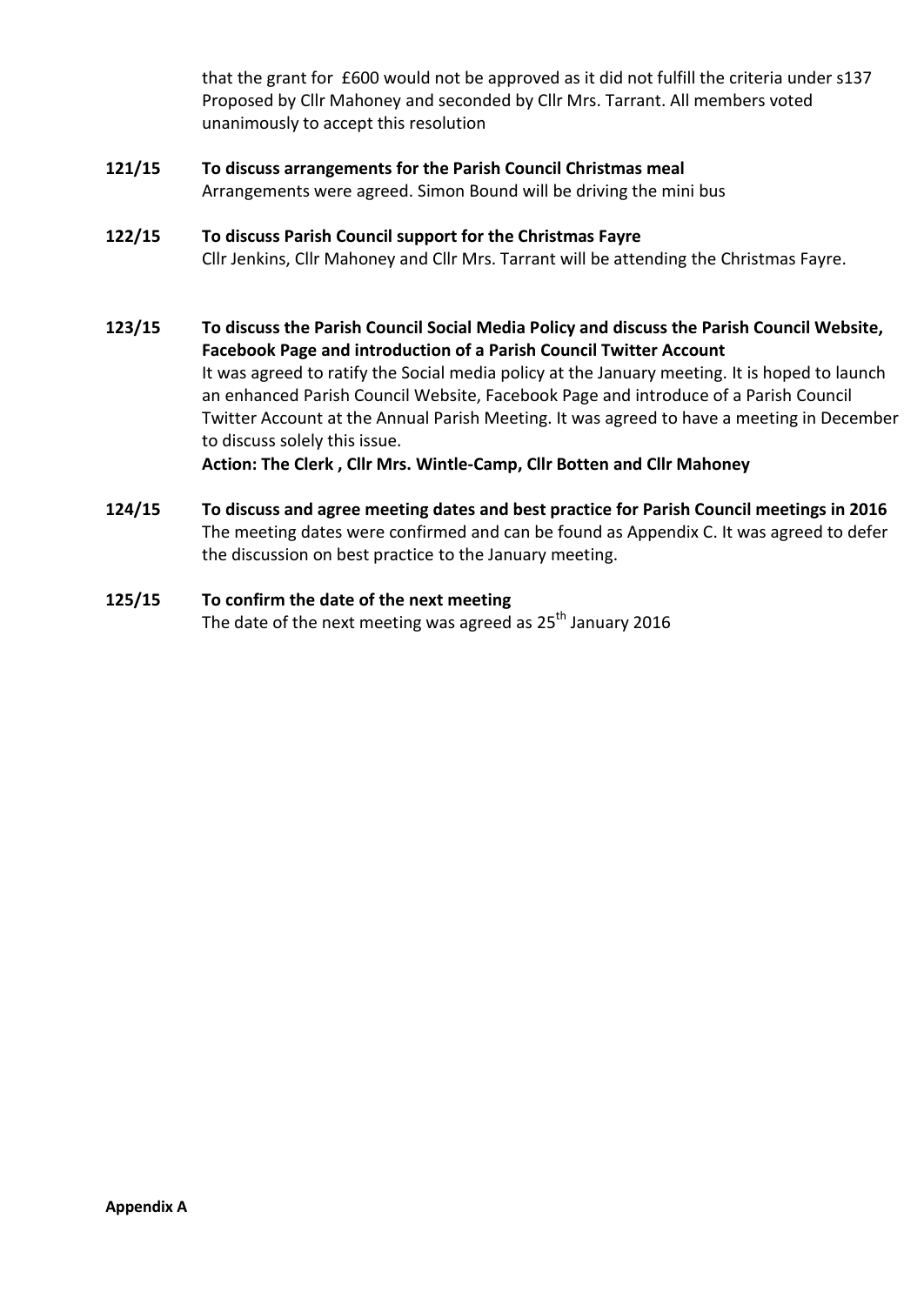**Appendix B Current Financial situation**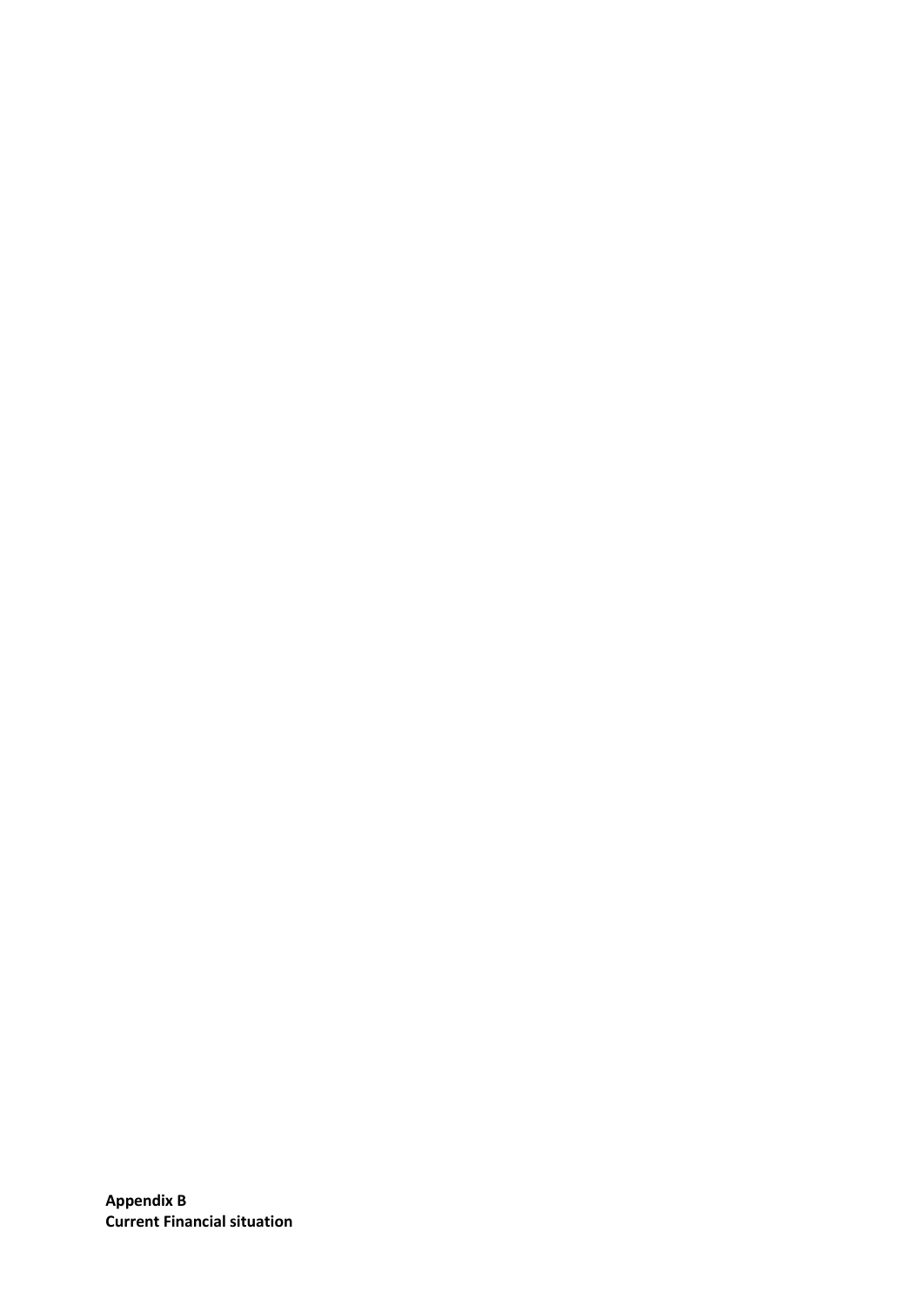|            | <b>October Monthly Sheet</b>    |                        |             |
|------------|---------------------------------|------------------------|-------------|
|            | <b>Balance Bought Forward</b>   |                        | 52,788.97   |
|            | Interest                        |                        | 2.24        |
|            | Precept                         |                        | 13,665.00   |
|            | Uncahsed Chq                    |                        | 18.91       |
|            |                                 |                        | 66,475.12   |
|            |                                 |                        |             |
| <b>FPO</b> | <b>HMRC</b>                     | Tax and NI             | 150.90      |
| <b>FPO</b> | Staff                           | Salary                 | 680.44      |
| <b>FPO</b> | <b>Talk Mobile</b>              | Mobile Phone           | 10.00       |
| <b>FPO</b> | Staff                           | Salary                 | 618.03      |
| <b>FPO</b> | Prontaprint                     | Printing-Newsletter    | 258.00      |
| <b>FPO</b> | <b>HALC</b>                     | Consultancy fee        | 600.00      |
|            |                                 |                        | 2,317.37    |
|            |                                 |                        |             |
|            | Balance as at 31st October 2015 |                        | 64, 157. 75 |
|            |                                 |                        |             |
|            |                                 | <b>Current Account</b> | 1431.19     |
|            |                                 | Savings Account        | 62726.56    |
|            |                                 |                        |             |
|            |                                 |                        |             |